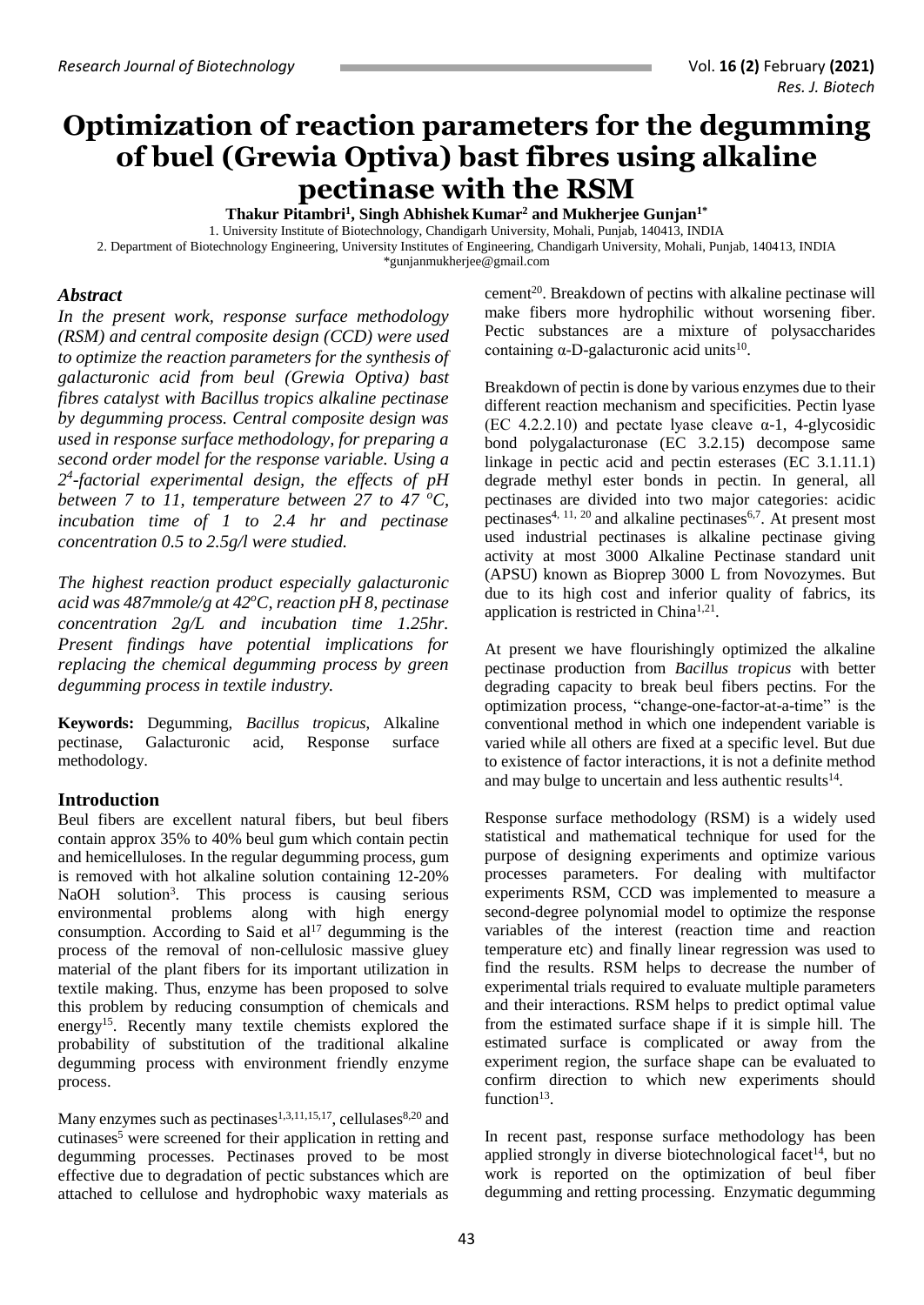process has certain advantages over conventional chemical degumming process such as environment friendly operation, limited fiber damage and easy quality control<sup>23</sup>. The aim of this work was to optimize the process parameters for synthesis of galacturonic acid from beul (*Grewia Optiva*) bast fibres in the presence of *Bacillus tropics* alkaline pectinase by using RSM and CCD.

## **Material and Methods**

**Materials:** *Bacillus tropicus*, Bihul (*Grewia optiva*) fibres obtained from Naggar, Distt Kullu, Himachal Pradesh, India. Glucose, yeast extract, magnesium sulfate heptahydrate, corn steep liquor, calcium carbonate, tris hydrochloride and phosphate phosphate were purchased from Glaxo India Ltd., Mumbai, India. Ammonium sulphate, Sephadex G-75, Sodium dodecyl sulphate, Coomassie brilliant blue r-250 and Cellulose ion exchange chromatograph were bought from Sigma Chemical Louis, USA. Gauze-filter was obtained from Whatman International Ltd., UK. D-galactose purchased from Loba Chemie, Mumbai, India. Sodium hydroxide was purchased from Merck India Ltd., Mumbai, India.

**Alkaline pectinase production:** Alkaline pectinase produced by the isolate *Bacillus tropicus* was used for the present study. 500 ml Erlenmeyer flask with 50 ml of medium containing yeast extract 1 %( w/v) and pectin 0.25 % ( $w/v$ ) was used for fermentation and 250 ml of the flask containing 25 ml of medium was used to prepare inoculums and both were incubated at 200 rpm for 24 hrs and 12 hrs respectively at 37° C. After 24 hrs to remove miscellaneous proteins, the contents of the flasks were gauze-filtered after checking pectinase maximum activity. Ammonium sulphate upto 60% saturation was added to remove proteins with mild agitation. After centrifugation at 10000×g for 10 minutes to remove supernatant and precipitates were stored in 20 mM phosphate buffer (pH 8). Then dialysis was performed up to 24 hrs with same buffer.

For further purification, cellulose ion exchange chromatograph was utilized for ion exchange chromatography followed by Sephadex G-75 gel filtration chromatography. Further SDS-PAGE (Sodium dodecyl sulphate - polyacrylamide gel electrophoresis) was performed by using 12.0% gel containing standard proteins ranging from 15-98 KDa molecular weights and stained with coomassie brilliant blue dye. SDS-PAGE showed the single band corresponding to molecular weight of 44 KDa. Enzyme was stored at 4°C for further use.

**Alkaline Pectinase Assay:** 3, 5-Dinitrosalicylic acid (DNS) method given by Miller<sup>12</sup> with slight modifications was employed for the determination of purified alkaline pectinase activity by the measurement of the amount of galacturonic acid production. The reaction mixture was incubated at 37°C for 10 minutes. In this experiment, standard graph was prepared by using mono-D-galacturonic acid and 1.0% citrus pectin was used as substrate. Under the

standard assay conditions, one unit of enzyme activity was defined as 1µmol/ml of product formed from the pectins on beul fibers per minutes by using alkaline pectinase.

## **Degumming of Beul (***Grewia optiva***) bast fibres**

**Bacterial Treatment:** By inoculating autoclaved 1.0 g of decorticated beul fibers with 2% (w/v) bacterial culture, 2  $\times$ 102 CPU, 1 ml in the final mixture was obtained. For optimum degumming, different moisture contents (80, 85, 90 and 95%) were adjusted in the beul fibres. Samples were withdrawn periodically up to 2.40 hrs to assess amount of galacturonic acid released. Final pH and dry weight of the fibers were assessed and galacturonic acid content was estimated by DNS method. The treated Beul fibers were air dried and all the experiments were repeated.

**Optimization of enzyme dose and time for degumming of Beul fibres:** Baract-Pereira method was applied for enzymatic and chemical treatment of bihul fibers<sup>2</sup>. The pectinase level optimization for fiber treatment was implemented by treating 1 gm of bihul fibers with 10 ml of 0.01 M Tris-HCl buffer pH 9.0 with different levels of 100- 500 U/ml. The reaction time, temperature, pH and concentration of alkaline pectinase were varied according to the experimental design (Table 2). 0.1 ml sample fractions were taken periodically from the reaction mixture which was on the continuous stirring mode at 500 rpm. For qualitative and quantitative analysis, supernatant was collected after centrifugation at 3000 g for 5 minutes and enzyme was separated.

**Chemical Treatment:** Sharma's<sup>16</sup> method was applied for the chemical treatment of the Bihul fibers by incubating 2gm of decorticated beul with 10 ml NaOH (2% w/v) solution under static conditions for 96 h in  $90^{\circ}$  C set water bath. For assessing, degumming samples were periodically withdrawn.

**Experimental Design:** The experimental design techniques were used for optimizing the process parameters for maximum synthesis of galacturonic acid studied with RSM and CCD. This system is optimizing the effective variables with a minimum number of experiments<sup>19</sup>. The four independent variables are studied at five levels  $(-2, -1, 0, 1)$ +1, +2) (Table 1). A five- level and four-factor central composite rotatable design (CCRD) requiring a total of 30 runs was used to determine the experimental data. Reaction pH  $(X_1)$ , temperature  $(X_2, {}^{\circ}C)$ , incubation time  $(X_3, hr)$  and pectinase concentration  $(X_4, g_1)$  are selected as independent variables and yield of galacturonic acid (mmole/g) as dependent variables (Table 2).

**Statistical analysis:** The effects of process parameters on response were analyzed by the RSM procedure to fit the second-order polynomial equation<sup>19</sup>. Statistica (StatSoft, Inc., USA) software was used to evaluate the experimental data. The basis form of the model equation is: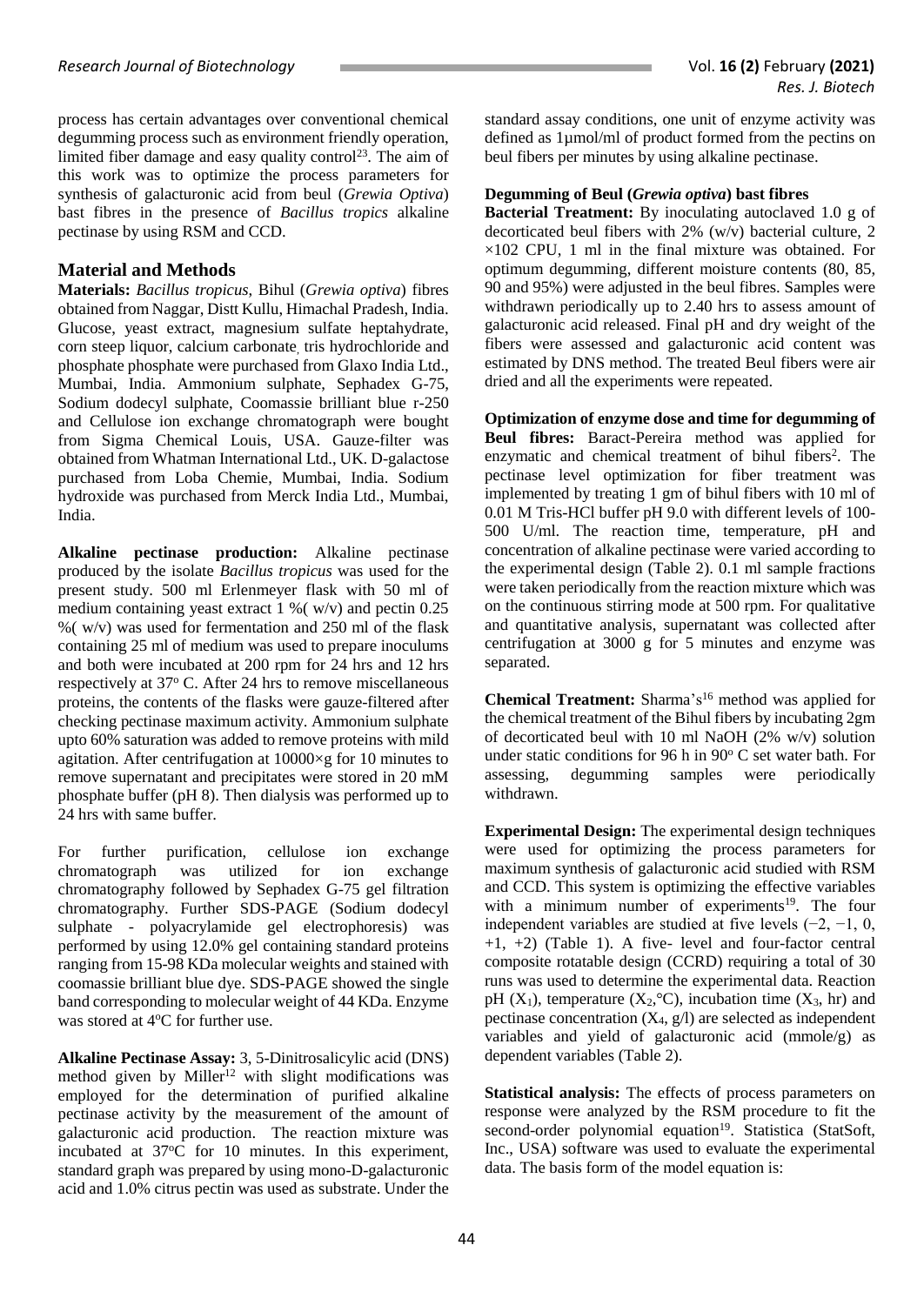$$
Y = \beta_0 + \sum_{i=1}^4 \beta_i X_i + \sum_{i=1}^4 \beta_{ii} X_i^2 + \sum_{i=1}^4 \sum_{j=i+1}^4 \beta_{ij} X_i X_j
$$
 (1)

where *Y* represents the predicted response;  $\beta_o$  is the mean effect,  $\beta_i$ ,  $\beta_{ii}$ ,  $\beta_{ij}$  are the regression coefficients for linear, quadratic and cross-product coefficients and *X<sup>i</sup>* and *X<sup>j</sup>* represent the coded independent variables.

*Research Journal of Biotechnology Vol. 16 (2) February (2021)<br>
<i>Res. J. Biotech*<br>  $Y = \beta_0 + \sum_{i=1}^4 \beta_i X_i + \sum_{i=1}^4 \beta_{ii} X_i^2 + \sum_{i=1}^4 \sum_{j=i+1}^4 \beta_{ij} X_i X_j$  (1) **Analytical assessment of degumming of fibers:** The assess **Analytical assessment of degumming of fibers:** The assessment of the degumming was done by considering the amount of galacturonic acid released due to hydrolysis of pectic substances and finding the reduced weight of the fibers. For achieving these samples were withdrawn up to 24 hrs from bacterial and chemical treatment process.

**Table 1 Experimental design of four process variables in terms of coded values**

| <b>Variables</b>       |               |                                             |                                         |                                                   |
|------------------------|---------------|---------------------------------------------|-----------------------------------------|---------------------------------------------------|
| <b>Coded</b><br>levels | pH<br>$(X_1)$ | <b>Temperature</b><br>$(^{\circ}C)$ $(X_2)$ | <b>Incubation Time</b><br>$(Hrs) (X_3)$ | <b>Enzyme</b><br>Concentration<br>$(g/l)$ $(X_4)$ |
| $-2$                   |               | 27                                          |                                         | 0.5                                               |
| - 1                    |               | 32                                          | 1.25                                    |                                                   |
|                        |               | 37                                          | 1.50                                    |                                                   |
|                        | ю             | 42                                          | 2.15                                    |                                                   |
|                        |               |                                             | 2.40                                    |                                                   |

**Table 2 Experimental design matrix and the experimental and predicted responses of the CCD design.**

| Run            | pH             | <b>Temperature</b>    | <b>Incubation</b> | <b>Enzyme</b>        | Yield (mmole/g)     |                  |
|----------------|----------------|-----------------------|-------------------|----------------------|---------------------|------------------|
|                | $(X_1)$        | $(^{\circ}C)$ $(X_2)$ | <b>Time</b>       | <b>Concentration</b> | <b>Experimental</b> | <b>Predicted</b> |
|                |                |                       | $(hr)$ $(X_3)$    | $(g/l)$ $(X_4)$      |                     |                  |
| 1              | 8              | 32                    | 1.25              | 2.0                  | 460                 | 461              |
| $\overline{2}$ | $\overline{8}$ | $\overline{32}$       | 2.15              | $1.0\,$              | 311                 | 310              |
| 3              | 8              | 42                    | 1.25              | 1.0                  | 352                 | 353              |
| $\overline{4}$ | $\overline{8}$ | $\overline{42}$       | 2.15              | 2.0                  | 458                 | 459              |
| 5              | 10             | 32                    | 1.25              | 1.0                  | 300                 | 296              |
| 6              | 10             | 32                    | 2.15              | 2.0                  | 412                 | 411              |
| $\overline{7}$ | 10             | 42                    | 1.25              | 2.0                  | 416                 | 414              |
| 8              | 10             | 42                    | 2.15              | 1.0                  | 303                 | 302              |
| 9              | 9              | 37                    | 1.5               | 1.5                  | 450                 | 448              |
| 10             | 9              | 37                    | 1.5               | 1.5                  | 445                 | 448              |
| 11             | 8              | 32                    | 1.25              | 1.0                  | 350                 | 354              |
| 12             | 8              | 32                    | 2.15              | 2.0                  | 423                 | 421              |
| 13             | $\overline{8}$ | 42                    | 1.25              | 2.0                  | 485                 | 487              |
| 14             | 8              | 42                    | 2.15              | 1.0                  | 319                 | 320              |
| 15             | 10             | $\overline{32}$       | 1.25              | 2.0                  | 402                 | 399              |
| 16             | 10             | 32                    | 2.15              | 1.0                  | 302                 | 303              |
| 17             | 10             | 42                    | 1.25              | 1.0                  | 285                 | 283              |
| 18             | 10             | 42                    | 2.15              | 2.0                  | 440                 | 437              |
| 19             | 9              | 37                    | 1.5               | 1.5                  | 449                 | 448              |
| 20             | 9              | 37                    | 1.5               | 1.5                  | 447                 | 448              |
| 21             | $\overline{7}$ | 37                    | 1.5               | 1.5                  | 430                 | 427              |
| 22             | 11             | 37                    | 1.5               | 1.5                  | 320                 | 325              |
| 23             | 9              | 27                    | 1.5               | 1.5                  | 412                 | 412              |
| 24             | 9              | 47                    | 1.5               | 1.5                  | 433                 | 432              |
| 25             | 9              | 37                    | 0.6               | 1.5                  | 391                 | 391              |
| 26             | 9              | 37                    | 2.4               | 1.5                  | 413                 | 412              |
| 27             | 9              | 37                    | 1.5               | 0.5                  | 184                 | 183              |
| 28             | 9              | $\overline{37}$       | 1.5               | 2.5                  | 422                 | 423              |
| 29             | 9              | 37                    | 1.5               | 1.5                  | 448                 | 448              |
| 30             | 9              | 37                    | 1.5               | 1.5                  | 447                 | 448              |

45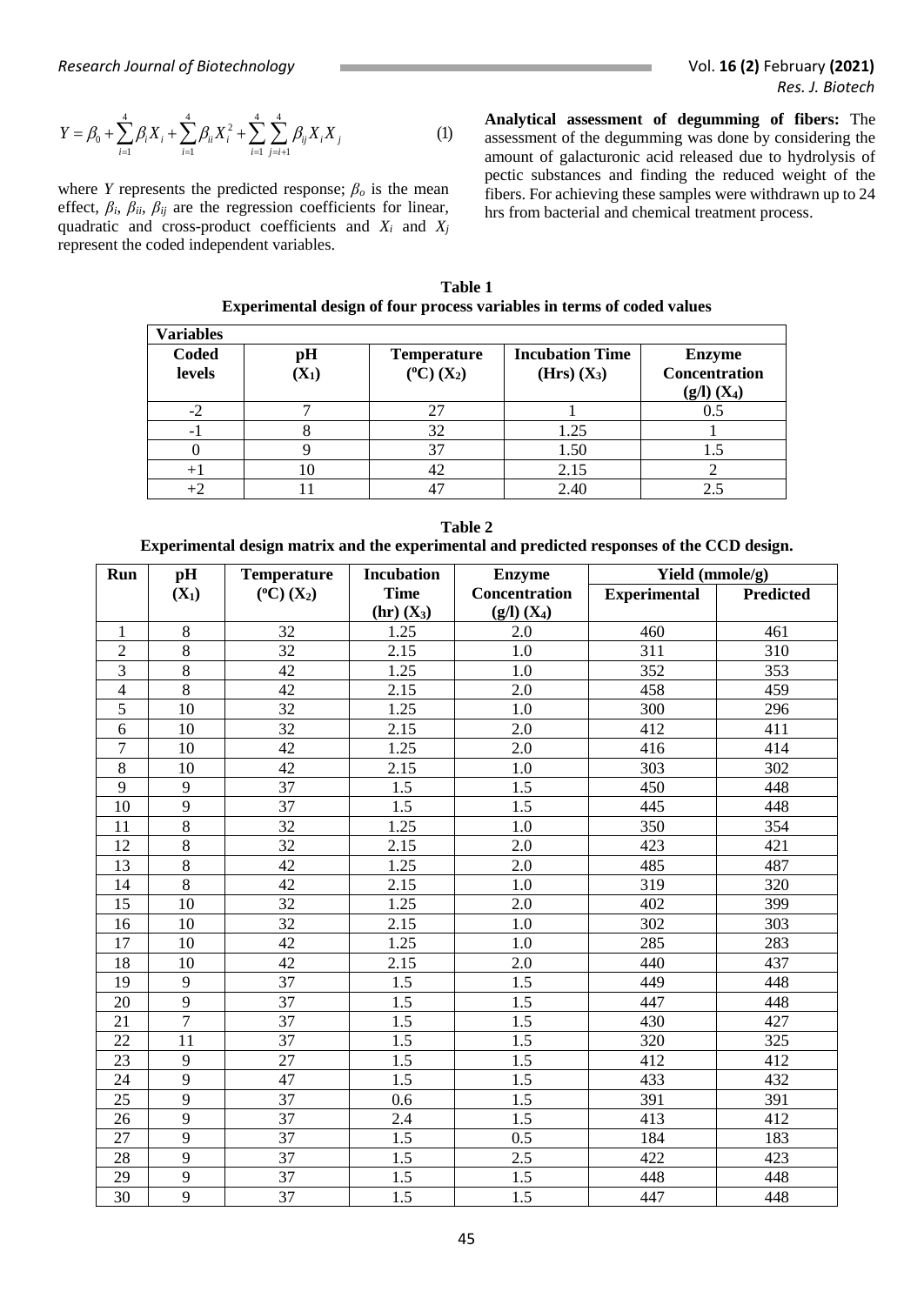#### **Results and Discussion**

**Statistical analysis and model fitting:** Response surface optimization is more appropriated model compared to the traditional single parameter optimization in that it saves reaction time, space and raw material. The levels of variables<br>(pH, enzyme concentration, incubation time and enzyme concentration, incubation time and temperature) and the effects on synthesis of galacturonic acid were determined by RSM. RSM using CCD consisting of 30 experiments was using different mixtures of variables. The results obtained from the CCD for synthesis of galacturonic acid are shown in table 1. From the statistical experimental design (Table 1), ANOVA and eq. (1), the second-degree polynomial response indicating the correlation between synthesis of galacturonic acid and reaction variables are shown in eq. (2):<br>  $Y = 447.97 - 19.71 X_1 + 6.42X_2 - 5.09 X_3 + 60.60 X_4 - 18.14 X_1^2 - 6.26 X_2^2 - 11.49 X_3^2 - 36.14 X_4^2 - 2.87 X_1 X_2$ 

$$
Y = 447.97 - 19.71 \, \text{X}_1 + 6.42 \, \text{X}_2 - 5.09 \, \text{X}_3 + 60.60 \, \text{X}_4 - 18.14 \, \text{X}_1^2 - 6.26 \, \text{X}_2^2 - 11.49 \, \text{X}_3^2 - 36.14 \, \text{X}_4^2 - 2.87 \, \text{X}_1 \, \text{X}_2 + 12.60 \, \text{X}_1 \, \text{X}_3 - 0.87 \, \text{X}_1 \, \text{X}_4 + 2.85 \, \text{X}_2 \, \text{X}_3 + 6.87 \, \text{X}_2 \, \text{X}_4 + 1.24 \, \text{X}_3 \, \text{X}_4 \tag{2}
$$

where *Y* is the galacturonic acid yield and  $X_1$ ,  $X_2$ ,  $X_3$ ,  $X_4$  and  $X<sub>5</sub>$  are the reaction pH, incubation time and temperature and enzyme concentration respectively. A quadratic regression model (Eq. 2) describing the influence of the reaction variables on synthesis of galacturonic acid was predicted. The reaction variables for galacturonic acid synthesis were impute to the independent variables of reaction temperature, pH, incubation time and enzyme concentration.

The statistically significant of the second order polynomial equation was calculated by the F-test analysis of variance. The analysis of variance (ANOVA) showed (Table 3) the significance of square term and first-order interaction terms of variables for synthesis of galacturonic acid. The experimental and expected results match practically well with high determination coefficient  $(R^2)$  as 0.98 for galacturonic acid yield. Thus, the model is acceptable for the estimation of such a reaction parameter<sup>9</sup>.

The independent variables were more significant for larger  $F$  ratio and smaller P values<sup>18</sup>. The effects and interactions of variables were discussed from the Pareto chart shown in fig. 1. The bar length in the pareto chart is proportional to the absolute value of regression coefficient. A variable can be significant if its related bar crosses this vertical line.

From the Pareto chart (Fig. 1), linear coefficients term of reaction pH  $(X_1)$ , temperature  $(X_2)$ , incubation time  $(X_3)$  and enzyme concentration  $(X_4)$ , quadratic coefficients term of reaction pH  $(X_1^2)$ , temperature  $(X_2^2)$ , incubation time  $(X_3^2)$ and enzyme concentration  $(X_4^2)$  and the first order interaction terms like  $X_1X_2, X_1X_3, X_2X_3, X_2X_4, X_3X_4$  were significant ( $p < 0.05$ ) factors for synthesis of galacturonic acid. The first order interaction terms like  $X_1X_4$  were the statistically insignificant terms ( $p > 0.05$ ) for galacturonic acid synthesis.

The effect and interaction of process parameters on the synthesis of galacturonic acid are shown in figures 2 and 3. figure 2 and 3 (a) show the three-dimensional surface and contour plots of effect of reaction pH and incubation time on galacturonic acid synthesis at fixed temperature  $(37^{\circ}C)$ , enzyme concentration  $(1.5 \text{ g/l})$ . It can be seen from the plot that the yield of galacturonic acid increases with increase of reaction pH from 7 to 8, but yield decreased by further increasing of reaction pH. The effect of incubation time on the synthesis of galacturonic acid is significant. The yield increases with the incubation time increase from 1 to 1.25 hr, but the yield decreased by further increasing of incubation time. Wang et  $al^{22}$  reported maximum bioscouring effect on cotton knitted fabrics with an alkaline pectinase at 1.25 hr reaction time.

| <b>Source of variance</b> | Sum of squares | Degrees of reedom | <b>Mean squares</b> | F-ratio  | <b>P-value</b> |
|---------------------------|----------------|-------------------|---------------------|----------|----------------|
|                           | 9049.1         |                   | 9049.08             | 3050.25  |                |
| $X_1$                     |                |                   |                     |          |                |
| $X_1^2$                   | 8976.6         |                   | 8976.59             | 3025.82  |                |
| $X_2$                     | 960.4          |                   | 960.39              | 323.73   | 0.000010       |
| $X_2^{\overline{2}}$      | 1071.4         |                   | 1071.44             | 361.16   | 0.000007       |
| $X_3$                     | 629.4          |                   | 629.44              | 212.17   | 0.000028       |
| $X_3^2$                   | 4088.4         |                   | 4088.36             | 1378.10  |                |
| $X_4$                     | 85499.7        |                   | 85499.65            | 28820.11 | ۰              |
| $X_4$ <sup>2</sup>        | 35623.5        |                   | 35623.51            | 12007.93 |                |
| $X_1X_2$                  | 132.3          |                   | 132.25              | 44.58    | 0.001139       |
| $X_1 X_3$                 | 2711.5         |                   | 2711.52             | 914.00   | 0.000001       |
| $X_1 X_4$                 | 12.2           |                   | 12.25               | 4.13     | 0.097856       |
| $X_2 X_3$                 | 138.9          |                   | 138.88              | 46.81    | 0.001018       |
| $X_2 X_4$                 | 756.2          |                   | 756.25              | 254.92   | 0.000018       |
| $X_3 X_4$                 | 26.5           |                   | 26.50               | 8.93     | 0.030487       |
| Lack of fit               | 90.1           | 10                | 9.01                | 3.04     | 0.115955       |
| Pure error                | 14.8           | 5                 | 2.97                |          |                |
| Total                     | 145364.7       | 29                |                     |          |                |

**Table 3 ANOVA for regression representing yield of galacturonic acid**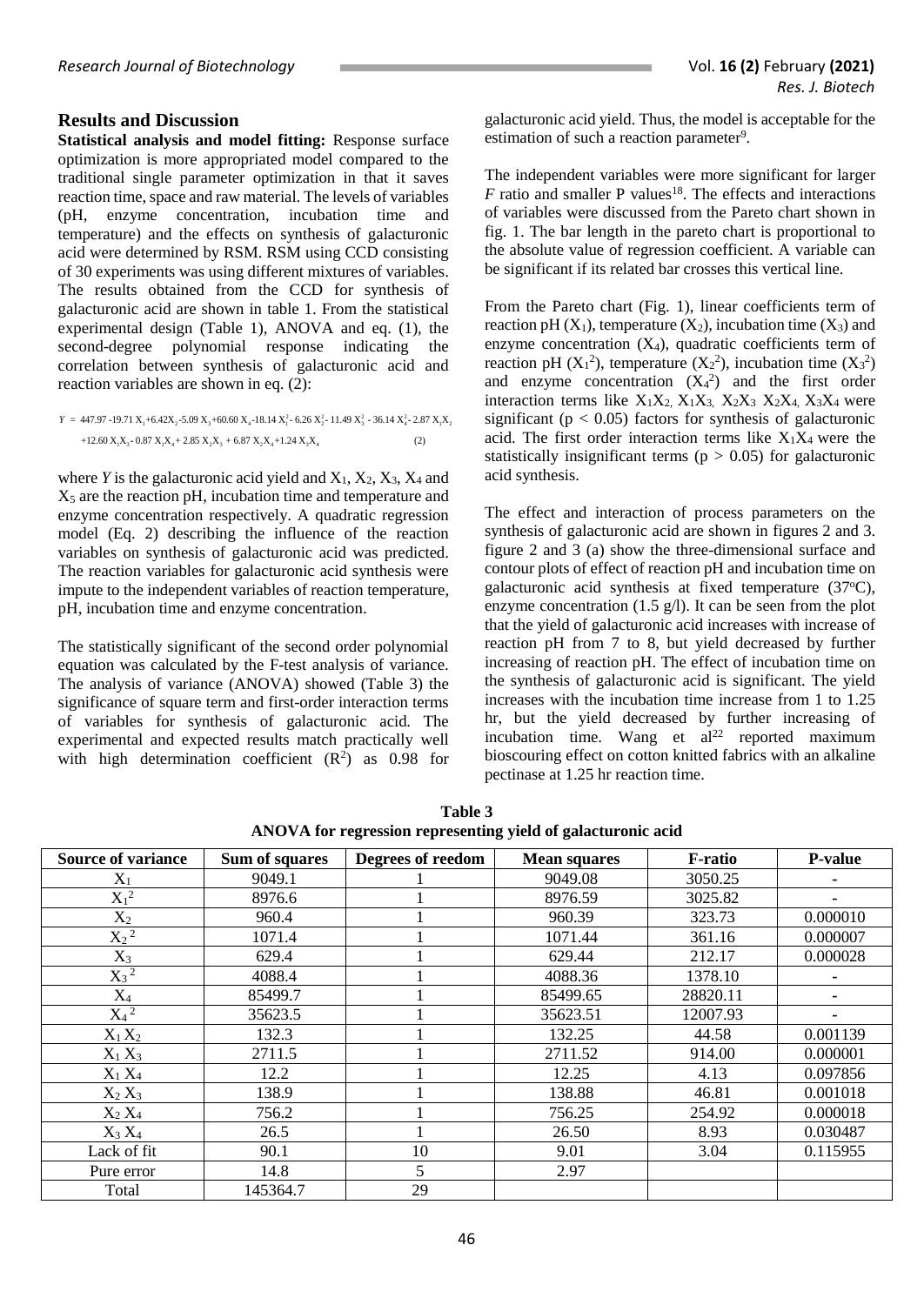

**Fig. 1: Pareto chart of standardized effect estimate of reaction conversion.**



**Fig. 2: Response surface plot (3-D) showing the relation between the yield of galacturonic acid and: (a) At varying reaction pH and incubation time (b) at varying incubation time and enzyme (pectinase) concentration (c) at varying incubation time and temperature and (d) at varying pH and reaction temperature.**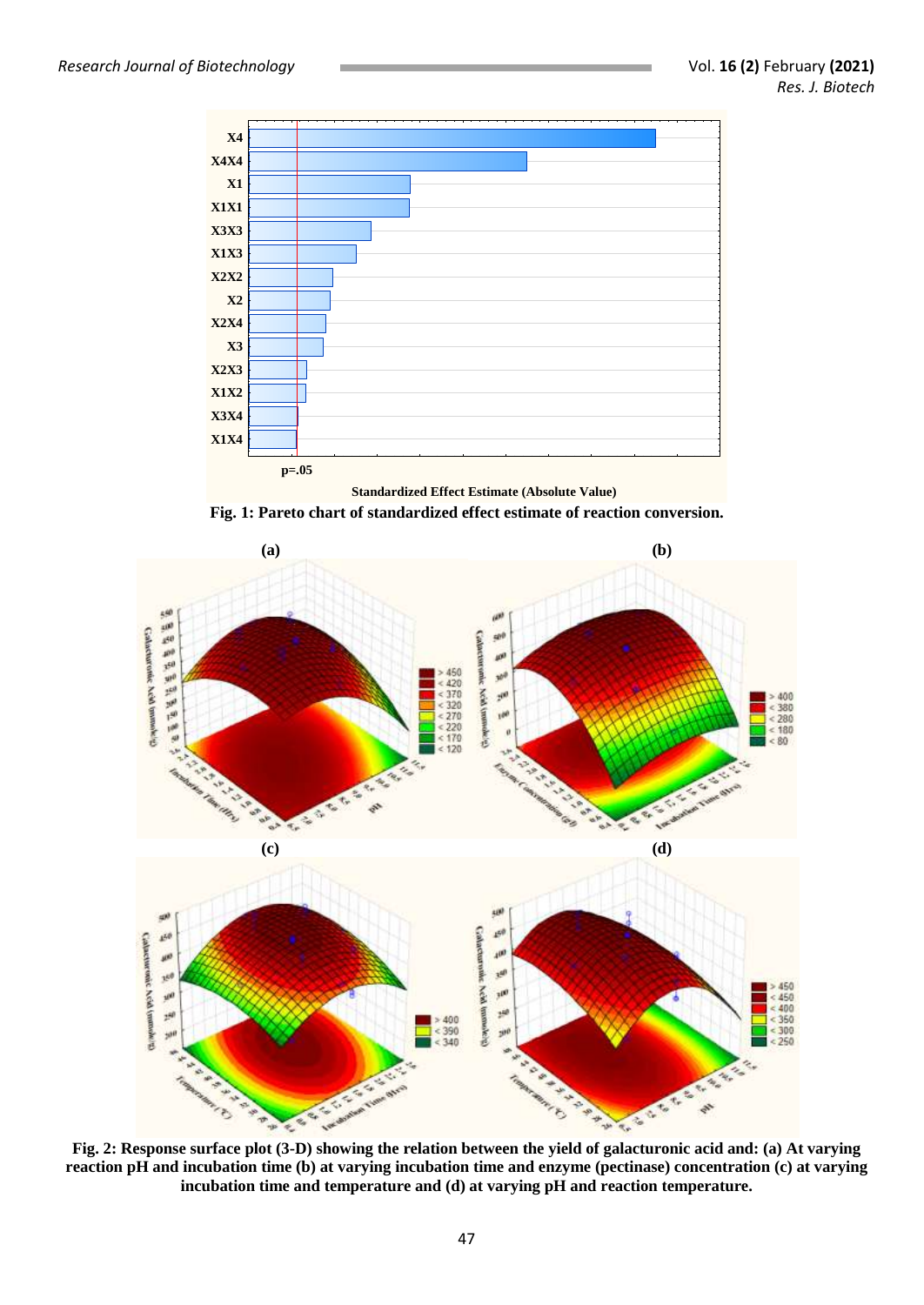

**Fig. 3: Contour plot showing the effect of (a) the reaction pH and incubation time (b) incubation time and enzyme (pectinase) concentration (c) incubation time and temperature and (d) pH and reaction temperature on the galacturonic acid synthesis.**

Figures 2 and 3 (b) show the three-dimensional surface and contour plots at different incubation time and enzyme concentration at fixed reaction pH  $(9)$ , temperature  $(37^{\circ}C)$ . The yield of galacturonic acid increased with the increase of enzyme concentration.

Figures 2 and 3 (c) show the three-dimensional surface and contour plots at varying incubation time and reaction temperature at fixed reaction pH (9) and enzyme concentration (1.5g/l). The effect and interaction between incubation time and reaction temperature were significant on galacturonic acid synthesis. As can be seen, the galacturonic acid yield increases with increasing the reaction temperature from 27 to 42  $\degree$ C and decreased rapidly above 42  $\degree$ C.

Figures 2 and 3 (d) show the three-dimensional surfaces and contour plots of effect of reaction pH and reaction temperature on the galacturonic acid synthesis. It can be seen that enhancing the reaction pH (7 to 8) and reaction temperature (27 to 42 $\degree$ C) increased the yield of galacturonic

acid, but a further increase in reaction pH and temperature lead to decrease of galacturonic acid content.

**Validation of Regression model:** Four random statistical parameters are selected to calculate the galacturonic acid yield by regression as in eq. 2. The CCD was used to find the exact values of the experimental conditions for the synthesis of galacturonic acid. From all experimental data, model predictions indicate good agreement with the experimental data. The optimal experimental and predicted galacturonic acid of 487mmole/g were obtained under the optimum conditions of pectinase concentration of 2g/L, reaction pH of 8 and incubation time of  $1.25$ hr at  $42^{\circ}$ C. These results show that the regression model was efficient to experimental and predicted conditions.

#### **Conclusion**

*Bacillus tropicus* alkaline pectinase was used as a catalyst in synthesis of galacturonic acid from beul (Grewia Optiva) bast fibres. RSM was used to optimize the reaction